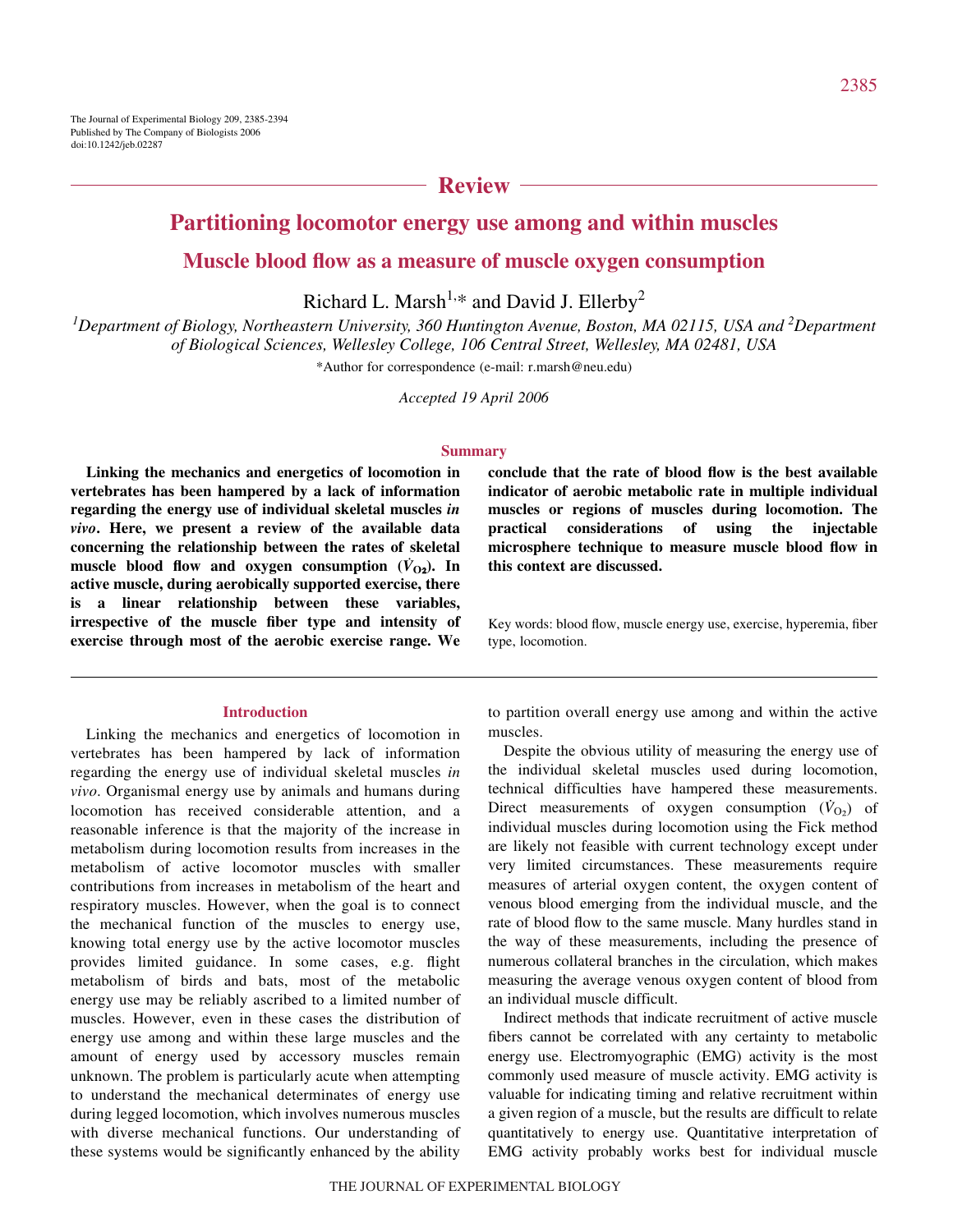regions operating under similar mechanical conditions. Technical difficulties in quantification stem from multiple sources including variation in the size of the electrodes and their placement, which together determine the active muscle volume sampled. The relation between electrical activity and energy use is also influenced by the mechanical behavior of the muscle, because energy use varies with shortening speed and duty cycle (Kushmerick, 1983; Ferguson et al., 2001; Hamann et al., 2005). Added to these difficulties, is the simple fact that simultaneous EMG recording from a large number of muscles may require extensive surgery to ensure accurate electrode placement. Glycogen depletion measured biochemically, or visualized histochemically, has also been used to indicate muscle fiber recruitment. However, glycogen use does not increase uniformly with increasing energy demand in muscle, but instead is highest under conditions approaching or exceeding the aerobic capacity of the active muscle fibers (Holloszy et al., 1998; Brooks, 1998). Thus, this technique can indicate the relative volume of active muscle fibers, particularly under conditions of high-energy demand (Armstrong and Laughlin, 1985; Armstrong et al., 1986) or prolonged fatiguing contractions (English and Weeks, 1987), but cannot with any certainty be quantitatively related to aerobic energy use. Similarly, using magnetic resonance imaging to measure the transverse relaxation time estimates the volume of muscle that was active during a preceding exercise bout (Meyer and Prior, 2000; Kinugasa et al., 2005), but cannot specify the amount of energy used within this volume.

## **Muscle blood flow and oxygen consumption in vertebrate skeletal muscle**

Marsh et al. suggested that the technique with the best potential for accurately assessing energy use in vertebrate muscles during locomotion is the measurement of blood flow to the muscles (Marsh et al., 2004). Measurements of blood flow to all the individual active muscles, or portions of these muscles, can be made simultaneously using the wellestablished microsphere technique (Buckberg et al., 1971; Bassingthwaighte et al., 1987; Bassingthwaighte et al., 1990; Kowallik et al., 1991; Glenny et al., 1993). Conceptually, this technique is quite simple, although it can be technically challenging to implement. Microspheres, labeled radioactively or with a dye, are injected into the systemic circulation, usually *via* the left ventricle or left atrium. The microspheres mix with the blood and provide a tracer for the distribution of flow. The size of microspheres, typically 15  $\mu$ m, is chosen so that they will lodge in the systemic capillaries. Thus, the number of microspheres that lodge in a particular volume of tissue is proportional to the blood flow to that tissue volume. The number of microspheres in the tissue can be converted to flow rate because during the injection a reference arterial blood withdrawal is done at a known constant rate. This reference withdrawal can also be used to calculate the total cardiac output by simple dilution principles, given an accurate estimate of the number of spheres injected.

Over 20 years ago, Armstrong and Laughlin examined the use of this technique as a potential measure of muscle fiber recruitment (Armstrong and Laughlin, 1985), but were cautious about its use because they considered that factors other than local metabolic rate might play a significant role in determining blood flow. However, our conclusion from a broad array of literature is that within acceptable limits, the amount of blood flow to an active skeletal muscle is proportional to its  $\dot{V}_{\text{O}_2}$ , and therefore this technique represents the best currently available method for estimating aerobic energy use by individual muscles in freely moving animals. Our intention here is to provide a brief overview of this literature considering various physiological and technical issues that could potentially compromise the accuracy of the technique. The literature on cardiac output and muscle blood flow is extensive and our aim is not to be comprehensive, but to cover the relevant issues with representative citations.

### *Control of blood flow to active skeletal muscle*

The proportionality between skeletal muscle  $V_{\text{O}_2}$  and blood flow results from control systems that link local metabolic rate in skeletal muscle to the rate of flow through the local microcirculation. The available evidence suggests that blood flow to active skeletal muscles is controlled so that the rate of oxygen delivery is proportional to the metabolic rate (Delp and Laughlin, 1998; Murrant and Sarelius, 2000; Laughlin and Korzick, 2001; Boushel, 2003; Ellsworth, 2004; Segal, 2005). Central mechanisms play a part in this control, perhaps restraining flow during periods of high demand, but local mechanisms that control flow through relatively small microvascular units appear to play the dominant role under many conditions (Segal, 2005). However, even given the dominance of local control, the possibility exists that the blood flow (or oxygen delivery) may not vary directly with the change in oxygen consumption. For example, some studies have suggested that at low levels of aerobic effort alterations in the microvasculature might lead to changes in oxygen extraction with little or no change in blood flow, and only with further increases in metabolic rate is elevated flow necessary to supply oxygen demand (for a review, see Segal, 2005). Investigators have also suggested that, when demand for flow is great, increases in flow may be constrained by central sympathetic output, which could alter the relation between muscle blood flow and  $\dot{V}_{O_2}$  (Mortensen et al., 2005).

In interpreting the correlation between muscle blood flow and  $V_{\text{O}_2}$ , one should bear in mind that the regulated variable in the microcirculation of skeletal muscle is oxygen delivery, not blood flow *per se* (Rowell et al., 1986; Ferretti et al., 1992; Koskolou et al., 1997; Gonzalez-Alonso et al., 2006). Thus, the relation between muscle blood flow and  $\dot{V}_{O_2}$  is dependent on the carrying capacity of the arterial blood, the saturation of hemoglobin with oxygen, and the oxygen extraction efficiency. When total arterial oxygen content remains constant, oxygen delivery will be proportional to flow, but experimental (Gonzalez-Alonso et al., 2006) or natural (Longhurst et al., 1986; Taylor et al., 1987; Weber et al., 1987) mechanisms that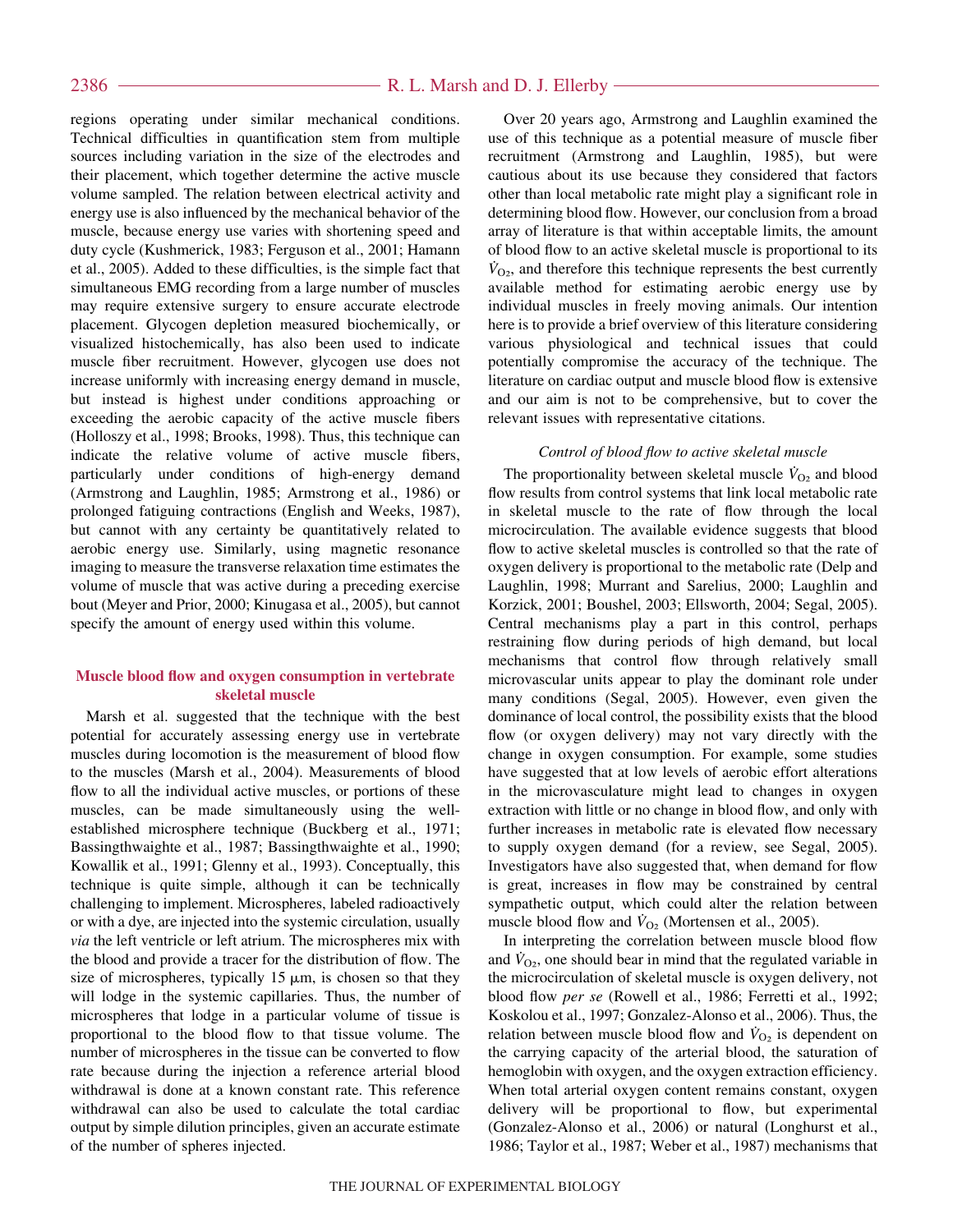alter arterial oxygen content, will alter the amount of flow needed to achieve an appropriate oxygen delivery. Changes in arterial oxygen content do not prevent the use of blood flow as an indicator of the  $V_{\text{O}_2}$  of active muscle, they simply make the conversion of flow to energy use more complex because the change in flow must first be converted to a change in oxygen delivery.

### *Response of cardiac output to increasing organismal*  $\dot{V}_{O_2}$ *during exercise*

Initial support for the hypothesis that muscle blood flow is linearly related to muscle  $V_{\text{O}_2}$  comes from numerous studies of organismal  $V_{O_2}$  and cardiac output in diverse animals over a broad range of exercise intensities below  $V_{\text{O2max}}$ . Cardiac output increases linearly with organismal  $V_{O_2}$  in birds (Grubb, 1982; Grubb et al., 1983; Ellerby et al., 2005), mammals, including humans (Barger et al., 1956; Stenberg et al., 1967; Musch et al., 1985; Snyder et al., 1999), and fish (Webber et al., 1998). This relation is largely independent of the volume of muscle recruited or the form of exercise conducted (Stenberg et al., 1967; Bezucha et al., 1982). The slope of the relation depends on the oxygen carrying capacity of the blood and is also different in different vertebrate groups (Grubb, 1982; Webber et al., 1998; Synder et al., 1999; Ellerby et al., 2005). The simplest explanation of a linear relation of cardiac output and organismal  $V_{O_2}$  is that the increase in blood flow supplies the increased  $\dot{V}_{\text{O}_2}$  of the heart and active skeletal muscle fibers, while other tissues, which have lower extraction efficiencies, continue to receive approximately the same flow as at rest (Wolff, 2003). This explanation is known not to be strictly true in all cases because some species of mammals and birds exhibit decreased blood flow to the abdominal organs, thus redistributing flow to working muscles (Rowell, 1974; Armstrong and Laughlin, 1984; Manohar, 1986; Armstrong et al., 1987a; Butler et al., 1988). The largest contribution of this redistributed flow in supplying muscle blood flow during exercise has been estimated in untrained humans, in whom the redirected flow could supply approximately 15% of the muscle flow (Rowell, 1974). In trained humans the contribution declines to 10% (Rowell, 1974) and in other mammals the contribution is lower, e.g. approximately 5% in miniature swine (Armstrong et al., 1987a). In some species of mammals and birds, including dogs and guinea fowl, little or no redistribution of flow from splanchnic and renal circulations has been found (Rowell, 1974; Fixler et al., 1976; Ellerby et al., 2005). Some flow is also redistributed from non-exercising muscle (Rowell, 1974; Butler et al., 1988; Ellerby et al., 2005). Despite these complications, the contribution of the redistributed blood flow to the increase in flow to the exercising muscles is modest. Therefore, the linear increase in cardiac output with increasing organismal  $V_{O_2}$  in a diverse array of vertebrates supports the idea that the blood flow and  $V_{\text{O}_2}$  in active skeletal muscle are closely related because the increase in cardiac output during exercise to a large extent reflects the sum of the increases in flow to active skeletal muscles.

## *Blood flow and VO*<sup>2</sup> *in groups of active muscles*

A more direct assessment of the reliability of using muscle blood flow as an indicator of muscle  $V_{\text{O}_2}$  can be made by examining these variables in groups of active muscles. Two types of studies bear on this question: (1) animal exercise studies measuring organismal  $\dot{V}_{O_2}$  and muscle blood flow, and (2) studies of the exercising arms or legs of humans, measuring regional  $V_{O_2}$  with the Fick method and blood flow using thermal or dye dilution techniques.

Blood flow to the active skeletal muscles measured using microspheres can be compared reliably to the increase in organismal  $\dot{V}_{O_2}$  if two criteria are met: (1) the increase in  $\dot{V}_{O_2}$ consists almost entirely of the increase in  $V_{\text{O}_2}$  of the active muscles, and (2) total blood flow to all of the active skeletal muscles is measured.

The first criterion is difficult to assess completely, but with the exception of increases in energy use by the heart, the oxygen consumption by tissues other than active skeletal muscles is unlikely to increase going from rest to exercise, and likely remains approximately constant. The decrease in blood flow to the abdominal organs that occurs in some species might suggest substantial decreases in energy use by these organs, but oxygen extraction by these organs is low at rest and increases substantially during exercise, allowing oxygen uptake to remain approximately constant (Rowell et al., 1964; Rowell, 1974; Takala, 1996).

Few studies meet the second criterion. Although microspheres have been used to assess blood flow to exercising muscles in numerous studies, few investigations have measured the total flow to all the active muscles; more typically, mass-specific flow to a subset of muscles has been reported. The most complete studies are those measuring blood flow to the leg muscles in guinea fowl during walking and running (Marsh et al., 2004; Ellerby et al., 2005; Ellerby and Marsh, 2006; Rubenson et al., 2006). The results of these studies show an excellent correlation of mean total blood flow to the leg muscles, and mean organismal  $V_{\text{O}_2}$  (Fig. 1). Data on miniature swine (Armstrong et al., 1987a) also show a good correlation of total muscle blood flow and organismal  $\dot{V}_{O_2}$ , but in these data the slope appears to change at high levels of  $V_{O_2}$ . Although this study on miniature swine is the most complete study other than those using guinea fowl, sampling biases could have influenced the assessment of total muscle flow. The major goal of Armstrong et al.'s study (Armstrong et al., 1987a) was to assess variability in mass-specific blood flow among and within skeletal muscles varying in fiber-type composition. They sampled two muscles systematically, and many other muscles with small samples relative to the muscles' total mass. Total muscle flow was calculated by averaging the mass-specific flows from these samples and multiplying by an estimate of total muscle mass. Because of the large variation in mass-specific flow within and among muscles, averaging the mass-specific data without weighting them for the muscle mass could lead to biased estimates of total flow.

Studies of blood flow to the working muscles in the arms or legs of humans offer the advantage of simultaneous measures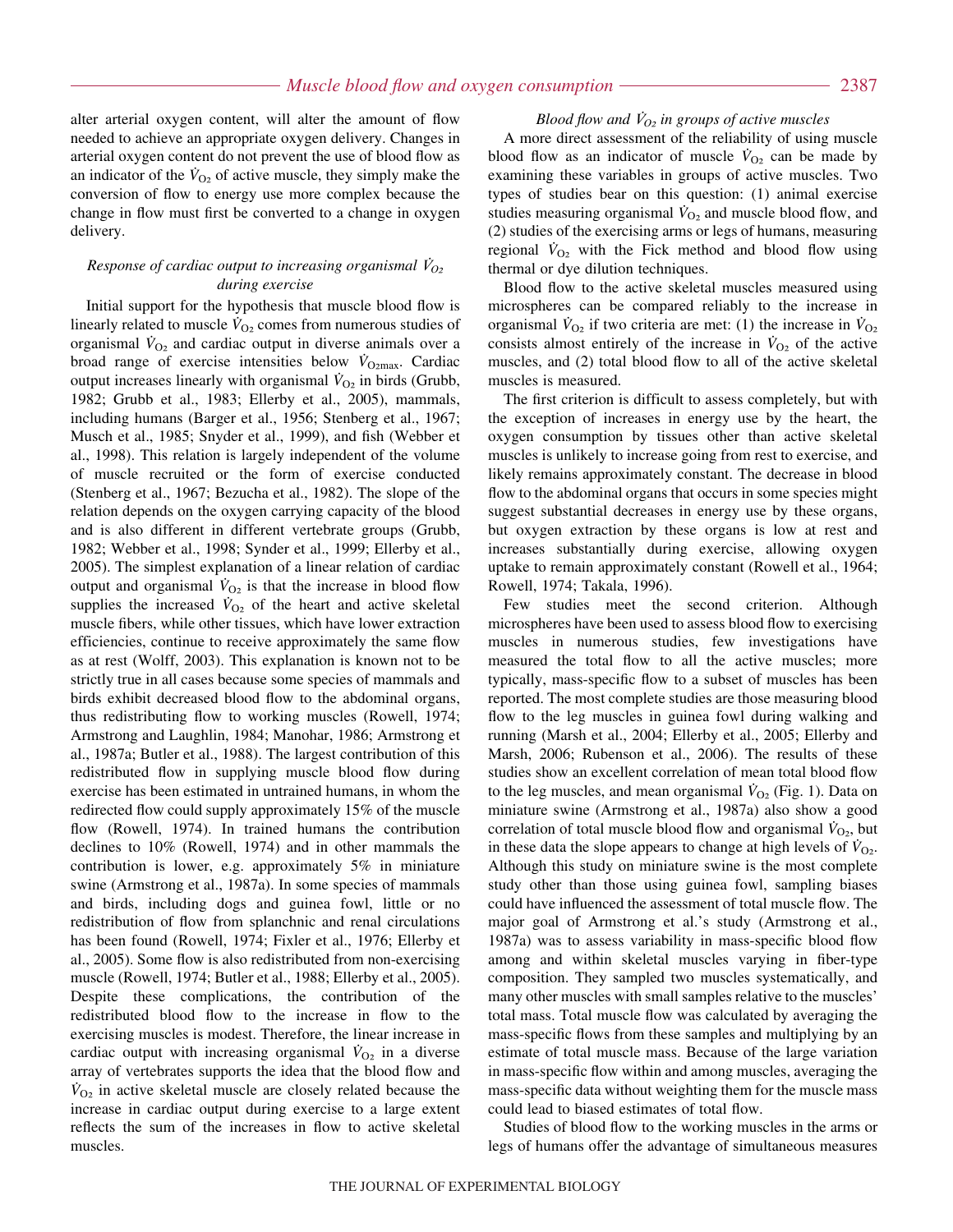R. L. Marsh and D. J. Ellerby



Fig. 1. Relation between mean blood flow to the leg muscles and mean organismal oxygen consumption in guinea fowl. The line is a regression line through all the data (slope= $9.1 \pm 1.2$ ,  $95\%$ C.I.). Values are means ± 1 s.e.m. (*N*=5-8). Circles (Marsh et al., 2004); triangles Rubenson et al., 2006); squares (Ellerby and Marsh, 2006).

of blood flow and  $V_{O_2}$  to the same region of the body, rather than relying on the change in organismal  $\dot{V}_{O_2}$  to estimate the metabolism of the muscles. The data from these studies for levels of exercise requiring a  $V_{\Omega_2}$  of less than 90% of the  $V_{\Omega_2}$ <sub>max</sub> of the muscle group under study demonstrate a linear relation between blood flow and  $V_{\text{O}_2}$  with an impressive degree of agreement across a range of studies (Fig. 2). Despite the differences among some groups noted in these studies, the overall agreement of the data is striking given that they were obtained from studies of: different muscle groups (whole arm, whole leg, or knee extensors only); steady state and incremental exercise protocols; different forms of exercise (skiing, cycling, isolated knee extension, or arm cranking); and from various subjects with different degrees of training. Data obtained when the subjects were near  $\dot{V}_{\text{O}2\text{max}}$  in incremental protocols (Calbet et al., 2005; Mortensen et al., 2005) tend to show lower blood flow for a given  $V_{\Omega_2}$ , but even these data do not fall very far off the regression line through the remaining data (Fig. 2). These regional blood flow studies in humans support strongly our suggestion that the increase in blood flow delivered to an active muscle is closely matched to its increase in  $\dot{V}_{\text{O}_2}$  up to at least 90% of the  $\dot{V}_{\text{O}_{2\text{max}}}$  of the muscles.

#### *Muscle blood flow and fiber type*

Even though the overall blood flow to the active skeletal muscles in an animal is proportional to  $V_{\text{O}_2}$ , one might question whether this relation holds for muscles, or regions of muscles, that vary in fiber type composition. *A priori*, muscles with larger proportions of oxidative fibers that have greater capillary densities might be predicted to have greater extraction



Fig. 2. Relation between regional blood flow and oxygen consumption in the legs or arms of humans. Symbols indicate data taken from different references as indicated in the legend. The line is a regression line (slope=5.72±0.22, 95%C.I.) through all the data except those collected at greater than 90% of  $\dot{V}_{\text{O2max}}$  in short incremental exercise tests (see text for details). Filled circles (Anderson and Saltin, 1985); open circles (Ferguson et al., 2001); filled squares (Calbet et al., 2005); open squares (Voliantis et al., 2004); filled triangles (Mortensen et al., 2005); open triangles (Richardson et al., 1995); crosses in circles (Golzalez-Alonso et al., 1998).

efficiencies. One piece of evidence against this prediction is the linear relation of total blood flow and  $\dot{V}_{O_2}$  found in guinea fowl and humans (Figs 1 and 2). Past work has shown that high-oxidative slow fibers (Type 1) are recruited at low exercise intensities, followed by high-oxidative fast fibers, and then by low oxidative fast fibers (Laughlin and Armstrong, 1982; Armstrong et al., 1987a). This recruitment order is very likely followed in guinea fowl as well (Ellerby et al., 2005), and apparently, the relation of flow to  $\dot{V}_{O_2}$  does not change markedly as faster and less oxidative fibers are recruited (Figs·1 and 2). Additionally, Ferguson et al. examined the effects of contraction frequency (Ferguson et al., 2001), which might be expected to alter the fraction of fast fibers recruited, and their data show the same ratio of flow to  $\dot{V}_{\text{O}_2}$  at both contraction frequencies. More direct evidence for a similar relation of muscle blood flow and  $\dot{V}_{O_2}$  in different fiber types comes from recent *in situ* studies in rats using an innovative technique for estimating  $\dot{V}_{\Omega_2}$  (Behnke et al., 2003; McDonough et al., 2005). The soleus, which is composed of primarily slow fibers, has a higher resting blood flow compared to its  $\dot{V}_{O_2}$  than do muscles composed of mostly fast fibers. However, the relation between flow and  $\dot{V}_{O_2}$  in active fibers is similar in the two fiber types (Fig. 3).

The constancy of oxygen extraction across varying fiber types is consistent with the conclusion that diffusion of oxygen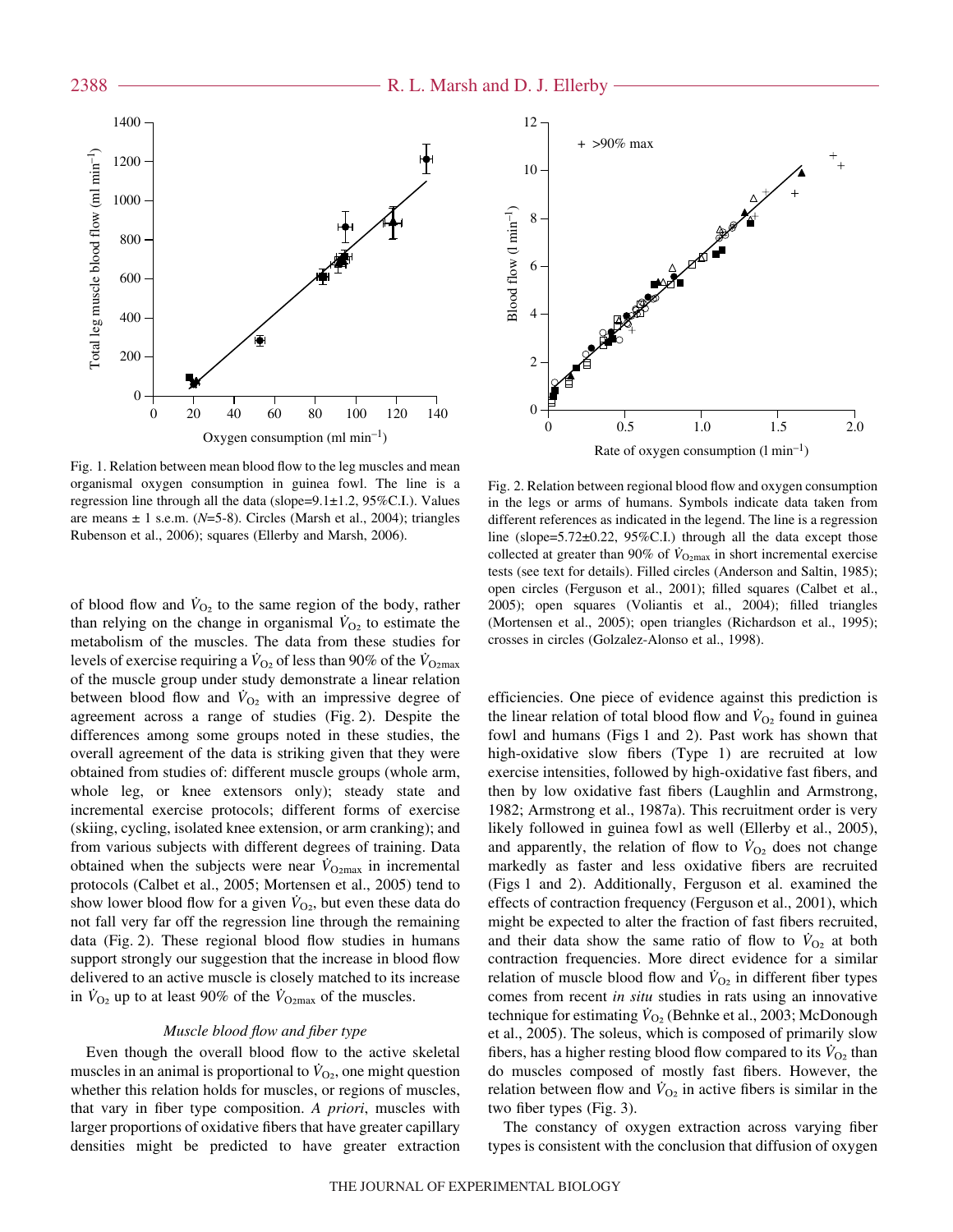

Fig. 3. Relation between blood flow and oxygen consumption of individual muscles in rats during *in situ* measurements. Data are from (Behnke et al., 2003; McDonough et al., 2005). The solid line is a regression through all the data (slope=6.4±0.7, 95%C.I.); broken line, through the data for the soleus only (slope= $6.1 \pm 1.1$ ,  $95\%$ C.I.); stippled line, through the data for fast muscles only (slope= $5.9\pm0.4$ , 95%C.I.). Values are means ± 1 s.e.m. (*N*=6 or 20).

under normal circumstances is limited by the characteristics of the capillaries, and is independent of fiber size (Wagner, 2000), and with the relatively constant relations between capillarity, mitochondrial volume, and  $V_{O_2}$  (Hoppeler and Weibel, 2000). Thus, although abundant evidence indicates that maximal mass-specific blood flow is higher to fibers with higher oxidative capacities, this flow appears to be proportional to the higher metabolic rates of these fibers. The available data, therefore, suggest that increases in blood flow to active skeletal muscle can be used to indicate aerobic energy expenditure independent of fiber type.

#### *Muscle blood flow and duty cycle*

The mode of muscle use during exercise might also be predicted to alter the relation of blood flow to  $V_{\text{O}_2}$ . Muscle blood flow is temporarily reduced during contraction, and the relation of flow to  $V_{O_2}$  might be altered by differences in venous pumping due to differing types of contractions. However, the available evidence does not bear out this prediction. The relation of cardiac output to  $V_{O_2}$  has been found to be approximately the same in static and dynamic exercise in humans (Bezucha et al., 1982). Either static or dynamic repetitive contractions can change the time course of the response to increasing exercise intensity (Laughlin and Joyner, 2003; Sheriff, 2003), alter the relative contribution of heart rate and stroke volume to cardiac output (Bezucha et al., 1982), and cause marked pulsations in the flow during the contraction–relaxation cycle (Eriksen et al., 1990; Rådegran,

1997). However, the time-averaged flow for a given  $\dot{V}_{O_2}$ appears largely unaltered by the frequency or duty cycle (Bezucha et al., 1982; Lewis et al., 1983; Ferguson et al., 2001).

#### *Variation in blood flow with exercise duration*

How quickly is the relation between flow and  $\dot{V}_{\text{O}_2}$ established at the onset of exercise, and does the relation between these variables remain constant with exercise duration?

In some animal studies, muscle blood flow has been reported to increase at the beginning of exercise, independent of metabolic rate; however, any dissociation of flow and  $V_{\Omega_2}$  is very brief (Laughlin and Armstrong, 1982). In humans, in whom the kinetics might be expected to be slower than smaller animals, cardiac output and  $V_{O_2}$  are correlated with only a short  $(10-45s)$  lag during exercise transitions (De Cort et al., 1991; Bangsbo, 2000), and time constants for the change in leg blood flow and metabolic rate are not significantly different (Paterson et al., 2005).

Muscle blood flow has been reported to increase with prolonged exercise in rats (Laughlin and Armstrong, 1983); however, this study was done without accompanying measurements of metabolic rate, and the  $\dot{V}_{\text{O}_2}$  may have increased with exercise duration. Shifting patterns of flow during prolonged exercise might be expected as fibers fatigue and other fibers are recruited. Cardiac output and muscle blood flow were reported to increase proportionately more than organismal  $V_{O_2}$  during prolonged exercise in miniature swine (Armstrong et al., 1987b). However, muscle blood flow measured by Armstrong et al. was actually quite constant in most muscles until 30 min of exercise, which was close to the time the animals fatigued (Armstrong et al., 1987b). A subsequent study with this same species showed that muscle blood flow remains constant as long as body temperature is maintained (McKirnan et al., 1989). In humans under certain exercise conditions, blood flow increases with exercise duration, but this increased flow correlates well with an increase in muscle  $V_{O_2}$  (González-Alonso, 1998; Ferguson et al., 2001).

# *Blood flow and VO*2 *in resting muscle*

Extraction of oxygen by resting muscle is lower than active muscle, both pre- or post-exercise (Bangsbo and Hellsten, 1998; Clark et al., 2000), and resting flow and resting metabolic rate may not be well correlated (Behnke et al., 2003; McDonough et al., 2005). The distribution of this resting flow and what happens to this flow during exercise will determine whether the resting flow should be subtracted from the exercise flow in estimating the metabolic rate attributable to an individual active muscle or muscle group. If all the flow to the resting muscle goes through vessels exchanging oxygen and nutrients with the muscle fibers, then oxygen extraction in this microcirculation obviously is quite different at rest than during activity. In which case, an argument could be made for not subtracting the resting flow. However, Clark et al. review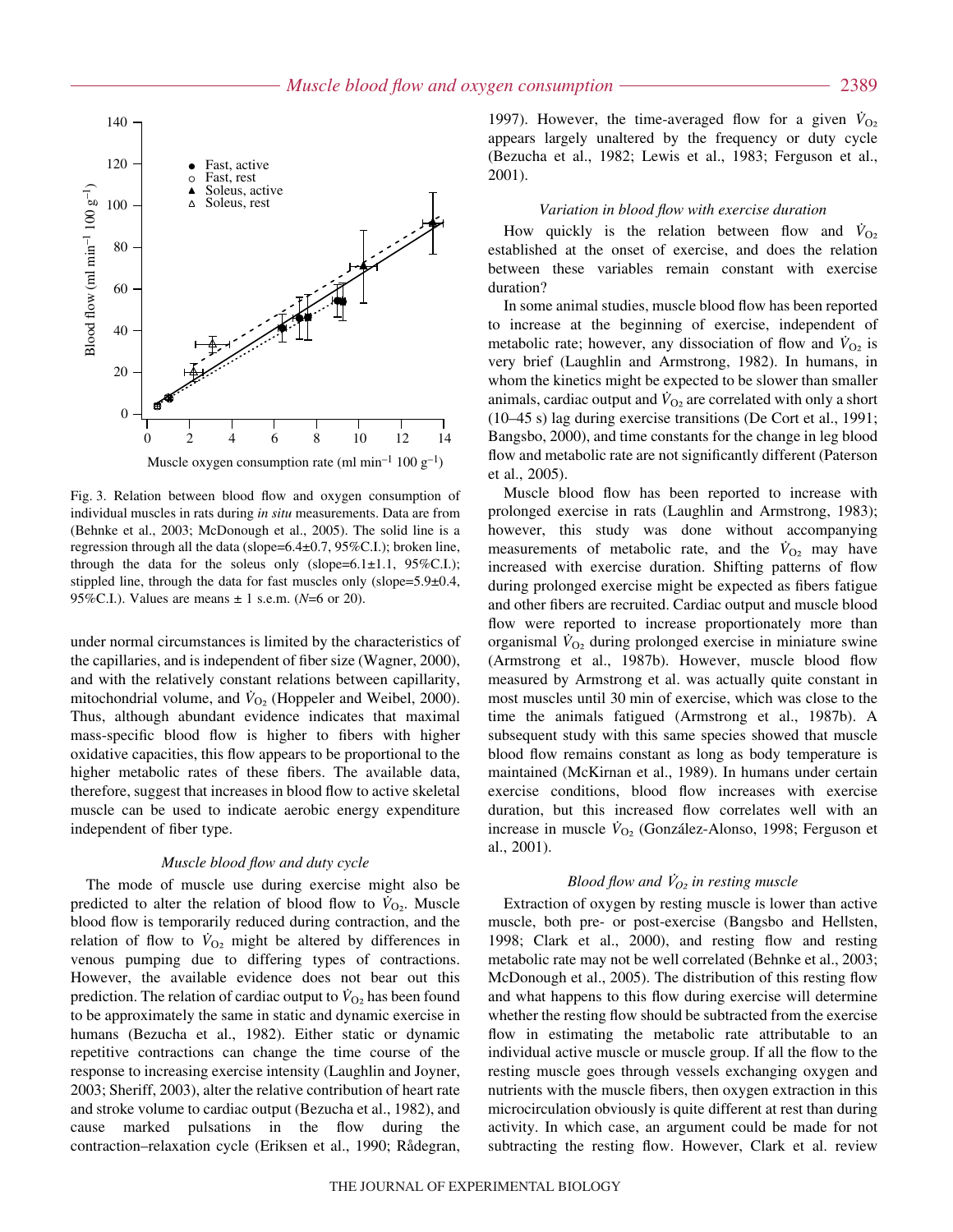evidence that a portion of the resting flow goes through vessels that are not effectively exchanging oxygen or nutrients with the muscle fibers (Clark et al., 2000). In this case, whether the resting flow should be subtracted from the active flow, depends on what proportion of the resting flow is non-nutritive and whether this flow remains constant when the muscle becomes active. The available data have insufficient resolution to answer these questions. For example, the *in situ* data on fast and slow muscles of the rat (Behnke et al., 2003; McDonough et al., 2005) indicate that the mass-specific resting blood flow to the largely slow-fibered soleus is much higher than that to the fast muscles studied (Fig. 3). Despite the higher resting flow, the slope of the increase in flow is quite similar when the data for the soleus and that for the fast muscles are considered separately (Fig. 3), and this would argue for using the net increase in flow when correlating blood flow and energy use (Ferreira et al., 2005). However, given the variability of the data, a regression through all of the data also describes the overall relation quite well (Fig. 3).

Complicating this issue when studying flow *in vivo*, is the question of whether during the 'resting' flow measurements a particular muscle of interest is actually inactive. For example, in treadmill studies of mammals in which resting measurements are taken with the animal standing (Laughlin and Armstrong, 1983; Armstrong et al., 1987a), a subset of muscle fibers is active to maintain the standing posture and this activity is expected to be differentially distributed among different muscles according to fiber type. This effect can be clearly seen in Delp and Armstrong's data (Delp and Armstrong, 1988), who found substantially lower blood flows during standing in the soleus and oxidative portion of the gastrocnemius after denervation of these muscles in rats. In guinea fowl, we have attempted to minimize the activation of postural muscles by performing resting measurements with the bird 'sitting' in a darkened box (Ellerby et al., 2005), but we do not know the extent to which the birds rely on postural muscles to maintain this position.

Fortunately, even for moderate increases in exercise intensity, the active flow to many skeletal muscles is much higher than the resting flow, and similar conclusions are reached about the distribution of exercise metabolism among the muscles whether total or net flows above rest are considered. For example, at the lowest treadmill speed at which guinea fowl were tested  $(0.5 \text{ m s}^{-1})$ , the swing phase muscles receive 25% of the total flow (Marsh et al., 2004), and 24% of the net increase in flow above rest.

# *Blood flow as a function of*  $\dot{V}_{O2}$  *at low levels of exercise*

A conclusion sometimes cited from some previous work on muscle blood flow is that small increases in  $V_{O_2}$  in muscle can be accommodated by changing oxygen extraction with little or no increase in flow (e.g. Segal, 2005). This idea, if correct, might call into question using blood flow as an *in vivo* indicator of the increase in muscle  $V_{O_2}$  during low-intensity exercise. The evidence for this conclusion appears to stem mostly from some *in situ* studies of muscle blood flow and  $\dot{V}_{O_2}$  (Stainsby

and Otis, 1964; Belloni et al., 1979), and from changes in oxygen extraction in human muscle with increasing exercise intensity (Andersen and Saltin, 1985). However, data from neither type of study provides convincing evidence that increasing  $V_{O_2}$  in muscle is independent of increasing blood flow at low levels of  $V_{\text{O}_2}$ . Stainsby and Otis, using an *in situ* preparation (Stainsby and Otis, 1964), examined the effect of reduced arterial oxygen content on flow during muscle stimulation. Their data show a relatively stable  $V_{O_2}$  until a critical value of arterial oxygen content is reached. However, before that value is reached blood flow increases with decreasing arterial oxygen content and the level of oxygen delivery, calculated from the measured flow and oxygen content, remains within 10% of the initial value. No change in flow with increasing  $V_{\text{O}_2}$  was found in an *in situ* dog muscle preparation over a range of twitch frequencies from 0.25 to 1 Hz (Belloni et al., 1979). However, the resting flows measured by Belloni et al. were rather high, and other studies show simultaneous increases in flow and  $V_{O_2}$  using similar preparations (Horstman et al., 1976; Young and Sparks, 1980). Also, stimulation rates below 1 Hz are well below any realistic *in vivo* stimulation frequency. Studies of human muscle show no evidence of increases in  $V_{O_2}$  without corresponding increases in blood flow (Fig. 2). In fact, a regression through the values of blood flow and  $\dot{V}_{\text{O}_2}$  extrapolates slightly above the measured values of blood flow at rest (Fig. 2), suggesting that initial increases in flow at very low values of  $\dot{V}_{O_2}$  may be actually slightly larger than would be expected. Finally, studies of blood flow during legged locomotion in rats, miniature swine, dogs and guinea fowl all show increases in blood flow to the leg muscles at the lowest walking speeds measured (Laughlin and Armstrong, 1982; Armstrong et al., 1987a; Musch et al., 1987; Marsh et al., 2004; Ellerby et al., 2005).

#### *Metabolic rate and blood flow in tissues other than skeletal muscle*

Blood flow and metabolic rate are correlated in some nonmuscular organs, but not in others. Blood flow to the brain is closely correlated with metabolic rate (for a review, see Girouard and Iadecola, 2006). In contrast, the relation of blood flow to oxygen uptake in the splanchnic and renal circulations changes dramatically between rest and exercise. At rest, splanchnic flow varies with metabolic demand and oxygen extraction efficiency remains low, but during exercise blood flow may be reduced substantially while  $V_{O_2}$  remains relatively constant because of increases in extraction efficiency (Rowell, 1974). Regulation of blood flow to these abdominal organs reflects functional demands for flow that are substantially different than those for skeletal muscle (Gallavan and Chou, 1985; Regan et al., 1995). In the mammalian heart, changes in the extraction of oxygen are limited, but do play a role in supplying oxygen to the cardiac fibers at high levels of demand in humans (Feigl, 1983) and in dogs, especially in the right ventricle (Hart et al., 2001). If similar changes in extraction also occur in the avian heart, they might explain the flattening of the increase in blood flow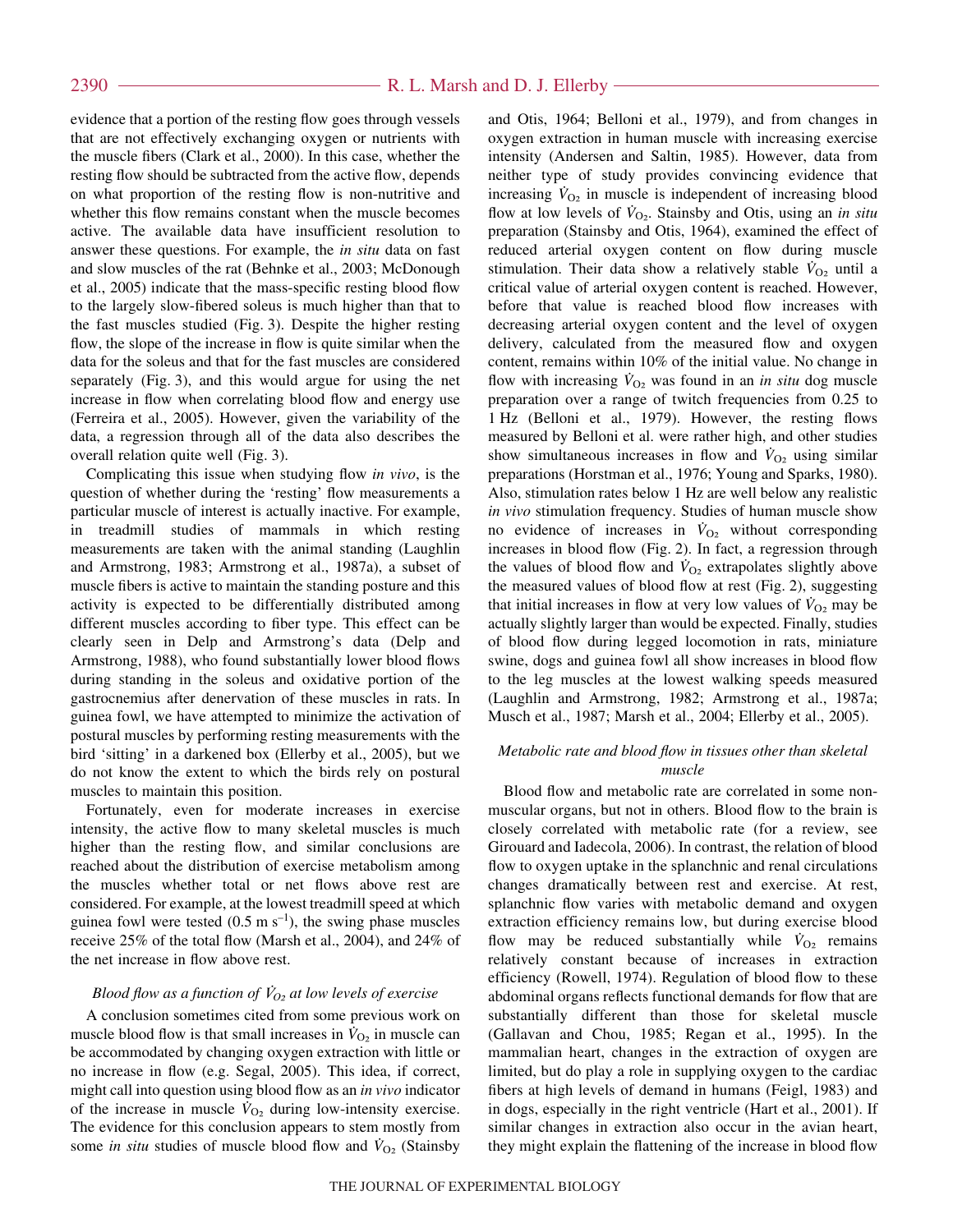to the ventricles of guinea fowl as exercise intensities approach  $V_{\text{O2max}}$  (Ellerby et al., 2005).

#### **Accuracy of the microsphere measures of blood flow**

The microsphere technique allows blood flow to be measured simultaneously to all tissues in the body in which the spheres are trapped during the first pass through the systemic circuit. The size of the microspheres is important in this context, and spheres with a diameter of  $15 \mu m$  are trapped in the capillaries of most tissues in mammals, birds and fish (Fan et al., 1979; Wolfenson, 1983; Schultz et al., 1999; Ellerby et al., 2005). Microsphere measures of blood flow have been extensively validated; however, implementation in a new system requires validation to determine the doses of spheres to be injected and to assure that accurate recovery from the tissues is attained [see methods described elsewhere (Ellerby et al., 2005)]. Briefly, the accuracy of the technique depends on the following:

(1) Accurate measurements of the numbers of microspheres trapped in a tissue sample. Previous work has indicated that at least 400 spheres must be recovered in a tissue sample to allow for errors in measured flow to less than 10% (Buckberg et al., 1971), although smaller numbers of spheres may be acceptable if larger numbers of spheres are present in the reference withdrawal (Nose et al., 1985). Having larger numbers of spheres in the tissue samples does not necessarily reduce the errors below 10% (Buckberg et al., 1971). Non-random distribution of microspheres in the microcirculation is apparently not an issue until tissue samples become quite small, probably less than 50 mg (Bassingthwaighte et al., 1987), although at microscopic scales distribution is non-random (Decking et al., 2004). When dye-labeled spheres are used, the tissue counts should also be corrected for losses in the extraction process (Chien et al., 1995).

(2) An accurate and uniform reference blood withdrawal rate. The withdrawal rate of arterial blood is important to the accuracy of the blood flow measurements, because all the flow rates and the cardiac output are calculated using the number of spheres in this reference sample. The withdrawal rate must remain constant during the entire time that spheres are being injected. In a freely moving animal, maintaining a uniform withdrawal can be problematic because movement of the cannula can cause it to be transiently occluded by the arterial wall. Because of the importance of an accurate reference withdrawal, the manual of the Fluorescent Microsphere Resource Center at University of Washington (http://fmrc.pulmcc.washington.edu/fmrc.shtml)

recommends that two simultaneous reference blood samples be drawn if possible. However, this procedure is often not implemented because it is not surgically practical, and results in larger volumes of blood being withdrawn. Because of the potential for systematic variation in the measured flow across animals, implementing statistical analyses that partition the sources of variability are useful in detecting the effects of the experimental treatments (Ellerby et al., 2005). Fortunately, errors in the withdrawal rate of the reference sample cause the same proportional error in calculating flow to all the muscles, and do not affect calculations of the fractional distribution of the total flow. Consequently, the variability among different animals in the fraction of the total flow distributed to the individual muscles may be smaller than the variability in absolute flow (Marsh et al., 2004; Ellerby et al., 2005). The fraction of the total flow distributed to a muscle, or a group of muscles, determines the estimate of the fraction of the locomotor cost attributable to a muscle or group of muscles (Marsh et al., 2004; Ellerby et al., 2005; Ellerby and Marsh, 2006; Rubenson et al., 2006).

(3) The injected spheres are well mixed with the blood leaving the heart. Previous work in mammals indicates that mixing is somewhat better when the spheres are injected into the left atrium, but that mixing is adequate when injections are done in the left ventricle (Buckberg et al., 1971). With adequate mixing, one expects that on average the flow to the tissues on the right and left sides will be equal. In mammalian studies, the kidneys are often used to examine whether flow is equally distributed to the right and left sides. However, in birds, and probably other vertebrate groups, using this organ to assess bilateral flow may be problematical. The renal circulation in these animals is complex due to the presence of renal portal flow. The amount of renal portal flow can vary due to active valving (Odlind, 1978), and renal portal flow in birds can have variable numbers of microspheres representing those that have passed through arterio-venous shunts in the legs (Wolfenson, 1983). Experimental conditions may sometimes necessitate injection into a systemic artery. For example, the circulatory plan of fish requires that the microspheres be injected into the systemic arterial system following the circulation to the gills (Kolok et al., 1993; Wilson and Egginton, 1994; Taylor et al., 1996; Schultz et al., 1999).

(4) The circulation is not compromised by the injection of too many spheres. Blockage of the capillaries in skeletal muscle can be calculated based on capillary numbers, and successive injections under the same exercise conditions can validate that the muscle flow measurements do not depend on injection order (Ellerby et al., 2005). Of course, other critical parts of the circulation may become compromised, e.g. the microcirculation in the CNS, and the overall exercise performance of the animal should be compared to its normal performance.

We conclude that the various sources of error in measuring flow with microspheres make the technique suitable for measuring the mean flow to a muscle or group of muscles under a given exercise condition, but make it less useful for measuring variation in flow among individual animals. Certainly, in guinea fowl mean total flow to the legs varies among exercise conditions as expected from changes in  $V_{O<sub>2</sub>}$ (Fig. 1), despite substantial variation in individual values [see fig. 1 in Ellerby et al. (Ellerby et al., 2005)].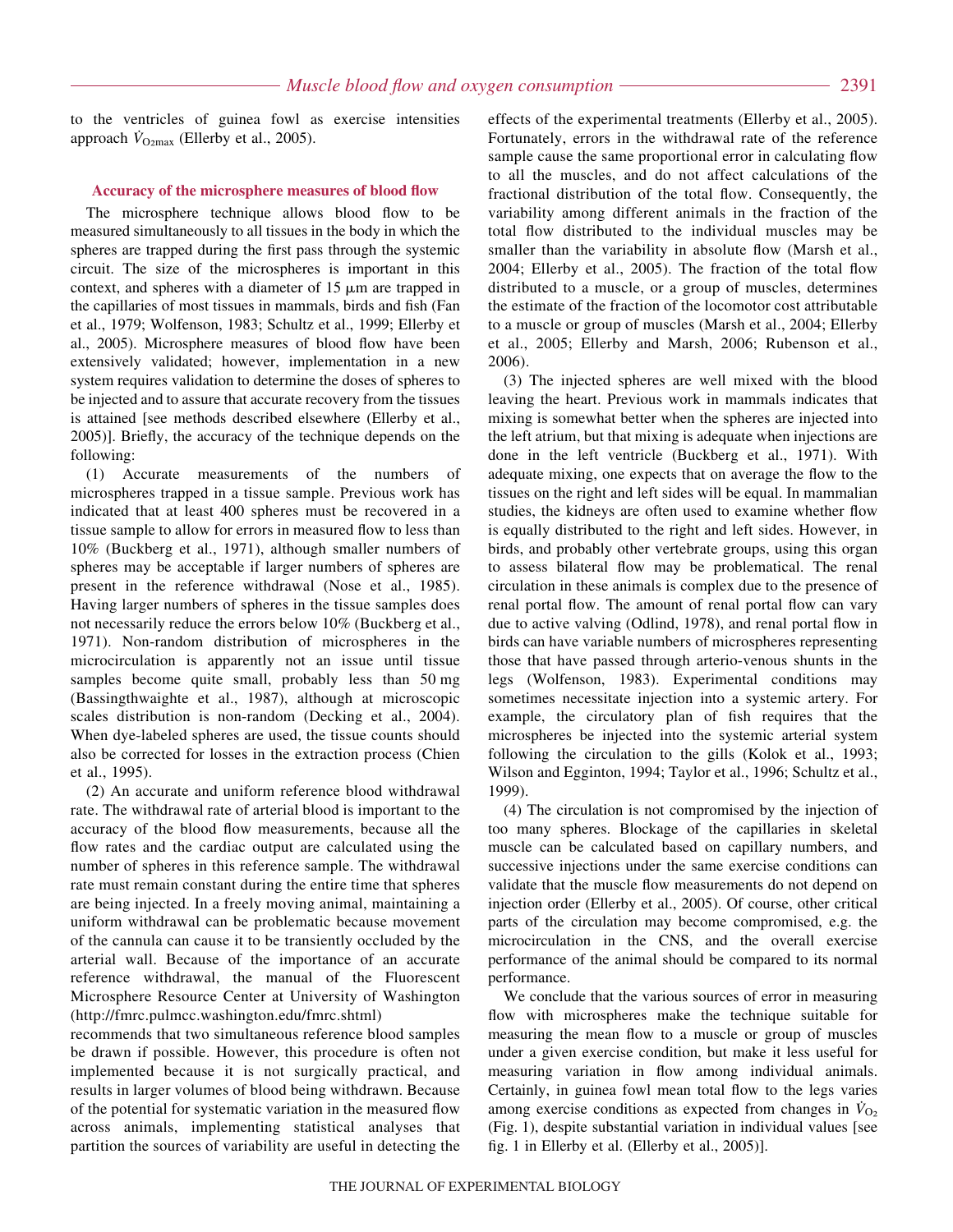#### **Conclusion**

During aerobic exercise, the rate of oxygen delivery to active muscle tissue is matched to the tissue's  $V_{\text{O}_2}$  primarily by local mechanisms. Therefore, as long as arterial oxygen content remains constant, the rate of blood flow to muscle correlates well with muscle  $V_{\Omega_2}$ . Irrespective of differences in exercise intensity, muscle fiber type and mechanical function, the available data show that there is an approximately linear relationship between muscle  $\dot{V}_{O_2}$  and blood flow rate. Consequently, changes in muscle blood flow can be used quantitatively to indicate which muscles are responsible for increasing aerobic energy expenditure during exercise. If arterial oxygen content is altered by exercise, e.g. due to splenic contraction, increases in muscle blood flow presumably can still be used to indicate increasing muscle  $\dot{V}_{O_2}$ as long as the change in oxygen delivery is taken into account. The injectable microsphere technique simultaneously measures blood flow to all parts of the body and allows the partitioning of organismal energy use among individual skeletal muscles, or regions of muscles, to be determined. These measurements remove a major constraint on linking the mechanics and energetics of locomotion during aerobic exercise, because the energetic costs of specific mechanical functions need no longer be inferred from whole organism energy expenditure, but can be based on measurements at the muscle level.

This study was supported by NIH grant AR47337 to R.L.M.

#### **References**

- **Andersen, P. and Saltin, B.** (1985). Maximal perfusion of skeletal muscle in man. *J. Physiol.* **366**, 233-249.
- **Armstrong, R. B. and Laughlin, M. H.** (1984). Exercise blood flow patterns within and among rat muscles after training. *Am. J. Physiol.* **246**, H59-H68.
- **Armstrong, R. B. and Laughlin, M. H.** (1985). Metabolic indicators of fibre recruitment in mammalian muscles during locomotion. *J. Exp. Biol.* **115**, 201-213.
- **Armstrong, R. B., Ianuzzo, C. D. and Laughlin, M. H.** (1986). Blood flow and glycogen use in hypertrophied rat muscles during exercise. *J. Appl. Physiol.* **61**, 683-687.
- **Armstrong, R. B., Delp, M. D., Goljan, E. F. and Laughlin, M. H.** (1987a). Distribution of blood flow in muscles of miniature swine during exercise. *J. Appl. Physiol.* **62**, 1285-1298.
- **Armstrong, R. B., Delp, M. D., Goljan, E. F. and Laughlin, M. H.** (1987b). Progressive elevations in muscle blood flow during prolonged exercise in swine. *J. Appl. Physiol.* **63**, 285-291.
- **Bangsbo, J.** (2000). Muscle oxygen uptake in humans at onset of and during intense exercise. *Acta Physiol. Scand.* **168**, 457-464.
- **Bangsbo, J. and Hellsten, Y.** (1998). Muscle blood flow and oxygen uptake in recovery from exercise. *Acta Physiol. Scand.* **162**, 305-312.
- **Barger, A. C., Richards, V., Metcalfe, J. and Gunther, B.** (1956). Regulation of the circulation during exercise; cardiac output (direct Fick) and metabolic adjustments in the normal dog. *Am. J. Physiol.* **184**, 613- 623.
- **Bassingthwaighte, J. B., Malone, M. A., Moffett, T. C., King, R. B., Little, S. E., Link, J. M. and Krohn, K. A.** (1987). Validity of microsphere depositions for regional myocardial flows. *Am. J. Physiol.* **253**, H184-H193.
- **Bassingthwaighte, J. B., Malone, M. A., Moffett, T. C., King, R. B., Chan, I. S., Link, J. M. and Krohn, K. A.** (1990). Molecular and particulate depositions for regional myocardial flows in sheep. *Circ. Res.* **66**, 1328- 1344.
- **Behnke, B. J., McDonough, P., Padilla, D. J., Musch, T. I. and Poole, D. C.** (2003). Oxygen exchange profile in rat muscles of contrasting fibre types. *J. Physiol.* **549**, 597-605.
- **Belloni, F. L., Phair, R. D. and Sparks, H. V.** (1979). The role of adenosine in prolonged vasodilation following flow-restricted exercise of canine skeletal muscle. *Circ. Res.* **44**, 759-766.
- **Bezucha, G. R., Lenser, M. C., Hanson, P. G. and Nagle, F. J.** (1982). Comparison of hemodynamic responses to static and dynamic exercise. *J. Appl. Physiol.* **53**, 1589-1593.
- **Boushel, R.** (2003). Metabolic control of muscle blood flow during exercise in humans. *Can. J. Appl. Physiol.* **28**, 754-773.
- **Brooks, G. A.** (1998). Mammalian fuel utilization during sustained exercise. *Comp. Biochem. Physiol.* **120B**, 89-107.
- **Buckberg, G. D., Luck, J. C., Payne, D. B., Hoffman, J. I., Archie, J. P. and Fixler, D. E.** (1971). Some sources of error in measuring regional blood flow with radioactive microspheres. *J. Appl. Physiol.* **31**, 598-604.
- **Butler, P. J., Turner, D. L., Al-Wassia, A. and Bevan, R. M.** (1988). Regional distribution of blood flow during swimming in the tufted duck (*Aythya fuligula*). *J. Exp. Biol.* **135**, 461-472.
- **Calbet, J. A., Holmberg, H. C., Rosdahl, H., van Hall, G., Jensen-Urstad, M. and Saltin, B.** (2005). Why do arms extract less oxygen than legs during exercise? *Am. J. Physiol.* **289**, R1448-R1458.
- **Chien, G. L., Anselone, C. G., Davis, R. F. and Van Winkle, D. M.** (1995). Fluorescent vs. radioactive microsphere measurement of regional myocardial blood flow. *Cardiovasc. Res.* **30**, 405-412.
- **Clark, M. G., Rattigan, S., Clerk, L. H., Vincent, M. A., Clark, A. D.,** Youd, J. M. and Newman, J. M. (2000). Nutritive and non-nutritive blood flow: rest and exercise. *Acta Physiol. Scand.* **168**, 519-530.
- **De Cort, S. C., Innes, J. A., Barstow, T. J. and Guz, A.** (1991). Cardiac output, oxygen consumption and arteriovenous oxygen difference following a sudden rise in exercise level in humans. *J. Physiol.* **441**, 501-512.
- **Decking, U. K., Pai, V. M., Bennett, E., Taylor, J. L., Fingas, C. D., Zanger, K., Wen, H. and Balaban, R. S.** (2004). High-resolution imaging reveals a limit in spatial resolution of blood flow measurements by microspheres. *Am. J. Physiol.* **287**, H1132-H1140.
- **Delp, M. D. and Armstrong, R. B.** (1988). Blood flow in normal and denervated muscle during exercise in conscious rats. *Am. J. Physiol.* **255**, H1509-H1515.
- **Delp, M. D. and Laughlin, M. H.** (1998). Regulation of skeletal muscle perfusion during exercise. *Acta Physiol. Scand.* **162**, 411-419.
- **Ellerby, D. J. and Marsh, R. L.** (2006). The energetic costs of trunk and distal limb loading during walking and running in guinea fowl *Numida meleagris*. II. Muscle energy use as indicated by blood flow. *J. Exp. Biol.* **209**, 2064-2075
- **Ellerby, D. J., Henry, H. T., Carr, J. A., Buchanan, C. I. and Marsh, R. L.** (2005). Blood flow in guinea fowl *Numida meleagris* as an indicator of energy expenditure by individual muscles during walking and running. *J. Physiol.* **564**, 631-648.
- **Ellsworth, M. L.** (2004). Red blood cell-derived ATP as a regulator of skeletal muscle perfusion. *Med. Sci. Sports Exerc.* **36**, 35-41.
- **English, A. W. and Weeks, O. I.** (1987). An anatomical and functional analysis of cat biceps femoris and semitendinosus muscles. *J. Morphol.* **191**, 161-175.
- **Eriksen, M., Waaler, B. A., Walloe, L. and Wesche, J.** (1990). Dynamics and dimensions of cardiac output changes in humans at the onset and at the end of moderate rhythmic exercise. *J. Physiol.* **426**, 423-437.
- **Fan, F. C., Schuessler, G. B., Chen, R. Y. and Chien, S.** (1979). Determinations of blood flow and shunting of 9- and 15-micrometer spheres in regional beds. *Am. J. Physiol.* **237**, H25-H33.
- **Feigl, E. O.** (1983). Coronary physiology. *Physiol. Rev.* **63**, 1-205.
- **Ferguson, R. A., Ball, D., Krustrup, P., Aagaard, P., Kjaer, M., Sargeant, A. J., Hellsten, Y. and Bangsbo, J.** (2001). Muscle oxygen uptake and energy turnover during dynamic exercise at different contraction frequencies in humans. *J. Physiol.* **536**, 261-271.
- **Ferreira, L. F., McDonough, P., Behnke, B. J., Musch, T. I. and Poole, D. C.** (2005). Blood flow and  $O_2$  extraction as a function of  $O_2$  uptake in muscles composed of different fiber types. *Respir. Physiol. Neurobiol.* doi: 10.1016/j.resp.2005.11.004.
- **Ferretti, G., Kayser, B., Schena, F., Turner, D. L. and Hoppeler, H.** (1992). Regulation of perfusive  $O_2$  transport during exercise in humans: effects of changes in haemoglobin concentration. *J. Physiol.* **455**, 679-688.
- **Fixler, D. E., Atkins, J. M., Mitchell, J. H. and Horwitz, L. D.** (1976). Blood flow to respiratory, cardiac, and limb muscles in dogs during graded exercise. *Am. J. Physiol.* **231**, 1515-1519.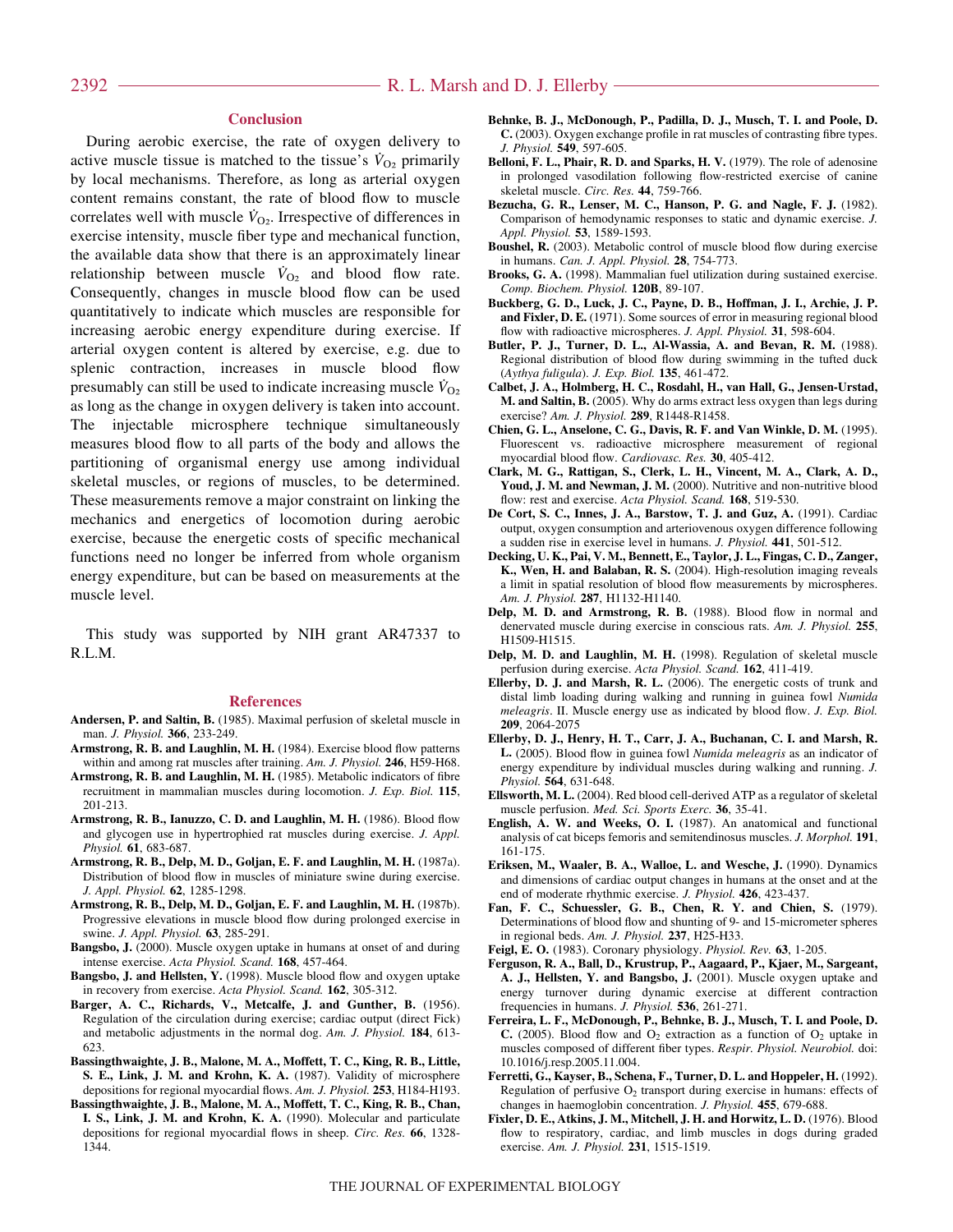- **Gallavan, R. H., Jr and Chou, C. C.** (1985). Possible mechanisms for the initiation and maintenance of postprandial intestinal hyperemia. *Am. J. Physiol.* **249**, G301-G308.
- **Girouard, H. and Iadecola, C.** (2006). Neurovascular coupling in the normal brain and in hypertension, stroke, and Alzheimer disease. *J. Appl. Physiol.* **100**, 328-335.
- **Glenny, R. W., Bernard, S. and Brinkley, M.** (1993). Validation of fluorescent-labeled microspheres for measurement of regional organ perfusion. *J. Appl. Physiol.* **74**, 2585-2597.
- **Gonzalez-Alonso, J., Calbet, J. A. and Nielsen, B.** (1998). Muscle blood flow is reduced with dehydration during prolonged exercise in humans. *J. Physiol.* **513**, 895-905.
- **Gonzalez-Alonso, J., Mortensen, S. P., Dawson, E. A., Secher, N. H. and Damsgaard, R.** (2006). Erythrocyte and the regulation of human skeletal muscle blood flow and oxygen delivery: role of erythrocyte count and oxygenation state of hemoglobin. *J. Physiol.* **572**, 295-305.
- **Grubb, B. R.** (1982). Cardiac output and stroke volume in exercising ducks and pigeons. *J. Appl. Physiol.* **53**, 207-211.
- **Grubb, B., Jorgensen, D. D. and Conner, M.** (1983). Cardiovascular changes in the exercising emu. *J. Exp. Biol.* **104**, 193-201.
- **Hamann, J. J., Kluess, H. A., Buckwalter, J. B. and Clifford, P. S.** (2005). Blood flow response to muscle contractions is more closely related to metabolic rate than contractile work. *J. Appl. Physiol.* **98**, 2096-2100.
- **Hart, B. J., Bian, X., Gwirtz, P. A., Setty, S. and Downey, H. F.** (2001). Right ventricular oxygen supply/demand balance in exercising dogs. *Am. J. Physiol.* **281**, H823-H830.
- **Holloszy, J. O., Kohrt, W. M. and Hansen, P. A.** (1998). The regulation of carbohydrate and fat metabolism during and after exercise. *Front. Biosci.* **3**, D1011-D1027.
- **Hoppeler, H. and Weibel, E. R.** (2000). Structural and functional limits for oxygen supply to muscle. *Acta Physiol. Scand.* **168**, 445-456.
- **Horstman, D. H., Gleser, M. and Delehunt, J.** (1976). Effects of altering  $O_2$  delivery on  $\dot{V}_{O_2}$  of isolated, working muscle. *Am. J. Physiol.* **230**, 327-334.
- **Kinugasa, R., Kawakami, Y. and Fukunaga, T.** (2005). Muscle activation and its distribution within human triceps surae muscles. *J. Appl. Physiol.* **99**, 1149-1156.
- **Kolok, A. S., Spooner, R. M. and Farrell, A. P.** (1993). The effect of exercise on the cardiac output and blood flow distribution of the large-scale sucker *Catostomus macrocheilus*. *J. Exp. Biol.* **183**, 301-321.
- **Koskolou, M. D., Roach, R. C., Calbet, J. A., Rådegran, G. and Saltin, B.** (1997). Cardiovascular responses to dynamic exercise with acute anemia in humans. *Am. J. Physiol.* **273**, H1787-H1793.
- **Kowallik, P., Schulz, R., Guth, B. D., Schade, A., Paffhausen, W., Gross, R. and Heusch, G.** (1991). Measurement of regional myocardial blood flow with multiple colored microspheres. *Circulation* **83**, 974-982.
- **Kushmerick, M. J.** (1983). *Energetics of Muscle Contraction* (ed. L. D. Peachey, R. H. Adrian and S. R. Geiger), pp. 189-236. Bethesda: American Physiological Society.
- **Laughlin, M. H. and Armstrong, R. B.** (1982). Muscular blood flow distribution patterns as a function of running speed in rats. *Am. J. Physiol.* **243**, H296-H306.
- **Laughlin, M. H. and Armstrong, R. B.** (1983). Rat muscle blood flows as a function of time during prolonged slow treadmill exercise. *Am. J. Physiol.* **244**, H814-H824.
- **Laughlin, M. H. and Joyner, M.** (2003). Closer to the edge? Contractions, pressures, waterfalls and blood flow to contracting skeletal muscle. *J. Appl. Physiol.* **94**, 3-5.
- **Laughlin, M. H. and Korzick, D. H.** (2001). Vascular smooth muscle: integrator of vasoactive signals during exercise hyperemia. *Med. Sci. Sports Exerc.* **33**, 81-91.
- **Lewis, S. F., Taylor, W. F., Graham, R. M., Pettinger, W. A., Schutte, J. E. and Blomqvist, C. G.** (1983). Cardiovascular responses to exercise as functions of absolute and relative work load. *J. Appl. Physiol.* **54**, 1314- 1323.
- Longhurst, J. C., Musch, T. I. and Ordway, G. A. (1986). O<sub>2</sub> consumption during exercise in dogs – roles of splenic contraction and alpha-adrenergic vasoconstriction. *Am. J. Physiol.* **251**, H502-H509.
- **Manohar, M.** (1986). Blood flow to the respiratory and limb muscles and to abdominal organs during maximal exertion in ponies. *J. Physiol.* **377**, 25- 35.
- **Marsh, R. L., Ellerby, D. J., Carr, J. A., Henry, H. T. and Buchanan, C. I.** (2004). Partitioning the energetics of walking and running: swinging the limbs is expensive. *Science* **303**, 80-83.
- **McDonough, P., Behnke, B. J., Padilla, D. J., Musch, T. I. and Poole, D. C.** (2005). Control of microvascular oxygen pressures in rat muscles comprised of different fibre types. *J. Physiol.* **563**, 903-913.
- **McKirnan, M. D., Gray, C. G. and White, F. C.** (1989). Plateau in muscle blood flow during prolonged exercise in miniature swine. *J. Appl. Physiol.* **66**, 2101-2108.
- **Meyer, R. A. and Prior, B. M.** (2000). Functional magnetic resonance imaging of muscle. *Exerc. Sport Sci. Rev.* **28**, 89-92.
- **Mortensen, S. P., Dawson, E. A., Yoshiga, C. C., Dalsgaard, M. K., Damsgaard, R., Secher, N. H. and Gonzalez-Alonso, J.** (2005). Limitations to systemic and locomotor limb muscle oxygen delivery and uptake during maximal exercise in humans. *J. Physiol.* **566**, 273-285.
- **Murrant, C. L. and Sarelius, I. H.** (2000). Coupling of muscle metabolism and muscle blood flow in capillary units during contraction. *Acta Physiol. Scand.* **168**, 531-541.
- **Musch, T. I., Haidet, G. C., Ordway, G. A., Longhurst, J. C. and Mitchell, J. H.** (1985). Dynamic exercise training in foxhounds. I. Oxygen consumption and hemodynamic responses. *J. Appl. Physiol.* **59**, 183-189.
- **Musch, T. I., Friedman, D. B., Pitetti, K. H., Haidet, G. C., Stray-Gundersen, J., Mitchell, J. H. and Ordway, G. A.** (1987). Regional distribution of blood flow of dogs during graded dynamic exercise. *J. Appl. Physiol.* **63**, 2269-2277.
- **Nose, Y., Nakamura, T. and Nakamura, M.** (1985). The microsphere method facilitates statistical assessment of regional blood flow. *Basic Res. Cardiol.* **80**, 417-429.
- **Odlind, B.** (1978). Blood flow distribution in the renal portal system of the intact hen. A study of venous system using microspheres. *Acta Physiol. Scand.* **102**, 342-356.
- **Paterson, N. D., Kowalchuk, J. M. and Paterson, D. H.** (2005). Kinetics of  $V_{O<sub>2</sub>}$  and femoral artery blood flow during heavy-intensity, knee-extension exercise. *J. Appl. Physiol.* **99**, 683-690.
- **Rådegran, G.** (1997). Ultrasound Doppler estimates of femoral artery blood flow during dynamic knee extensor exercise in humans. *J. Appl. Physiol.* **83**, 1383-1388.
- **Regan, M. C., Young, L. S., Geraghty, J. and Fitzpatrick, J. M.** (1995). Regional renal blood flow in normal and disease states. *Urol. Res.* **23**, 1- 10.
- **Richardson, R. S., Kennedy, B., Knight, D. R. and Wagner, P. D.** (1995). High muscle blood flows are not attenuated by recruitment of additional muscle mass. *Am. J. Physiol.* **269**, H1545-H1552.
- **Rowell, L. B.** (1974). Human cardiovascular adjustments to exercise and thermal stress. *Physiol. Rev.* **54**, 75-159.
- **Rowell, L. B., Blackmon, J. R. and Bruce, R. A.** (1964). Indocyanine green clearance and estimated hepatic blood flow during mild to maximal exercise in upright man. *J. Clin. Invest.* **43**, 1677-1690.
- **Rowell, L. B., Saltin, B., Kiens, B. and Christensen, N. J.** (1986). Is peak quadriceps blood flow in humans even higher during exercise with hypoxemia? *Am. J. Physiol.* **251**, H1038-H1044.
- **Rubenson, J., Henry, H. J., Dimoulas, P. M. and Marsh, R. L.** (2006). The cost of running uphill: linking organismal and muscle energy use in guinea fowl (*Numida meleagris*). *J. Exp. Biol.* **209**, 2395-2408.
- **Schultz, I. R., Barron, M. G., Newman, M. C. and Vick, A. M.** (1999). Blood flow distribution and tissue allometry in channel catfish. *J. Fish Biol.* **54**, 1275-1286.
- **Segal, S. S.** (2005). Regulation of blood flow in the microcirculation. *Microcirculation* **12**, 33-45.
- **Sheriff, D. D.** (2003). Muscle pump function during locomotion: mechanical coupling of stride frequency and muscle blood flow. *Am. J. Physiol.* **284**, H2185-H2191.
- **Snyder, G. K., Baudinette, R. V. and Gannon, B. J.** (1999). Oxygen transport and acid-base balance during exercise in the tammar wallaby. *Respir. Physiol.* **117**, 41-51.
- **Stainsby, W. N. and Otis, A. B.** (1964). Blood flow, blood oxygen tension, oxygen uptake, and oxygen transport in skeletal muscle. *Am. J. Physiol.* **206**, 858-866.
- **Stenberg, J., Åstrand, P. O., Ekblom, B., Royce, J. and Saltin, B.** (1967). Hemodynamic response to work with different muscle groups, sitting and supine. *J. Appl. Physiol.* **22**, 61-70.
- **Takala, J.** (1996). Determinants of splanchnic blood flow. *Br. J. Anaesth.* **77**, 50-58.
- **Taylor, C. R., Karas, R. H., Weibel, E. R. and Hoppeler, H.** (1987). Adaptive variation in the mammalian respiratory system in relation to energetic demand II. Reaching the limits to oxygen flow. *Respir. Physiol.* **69**, 7-26.